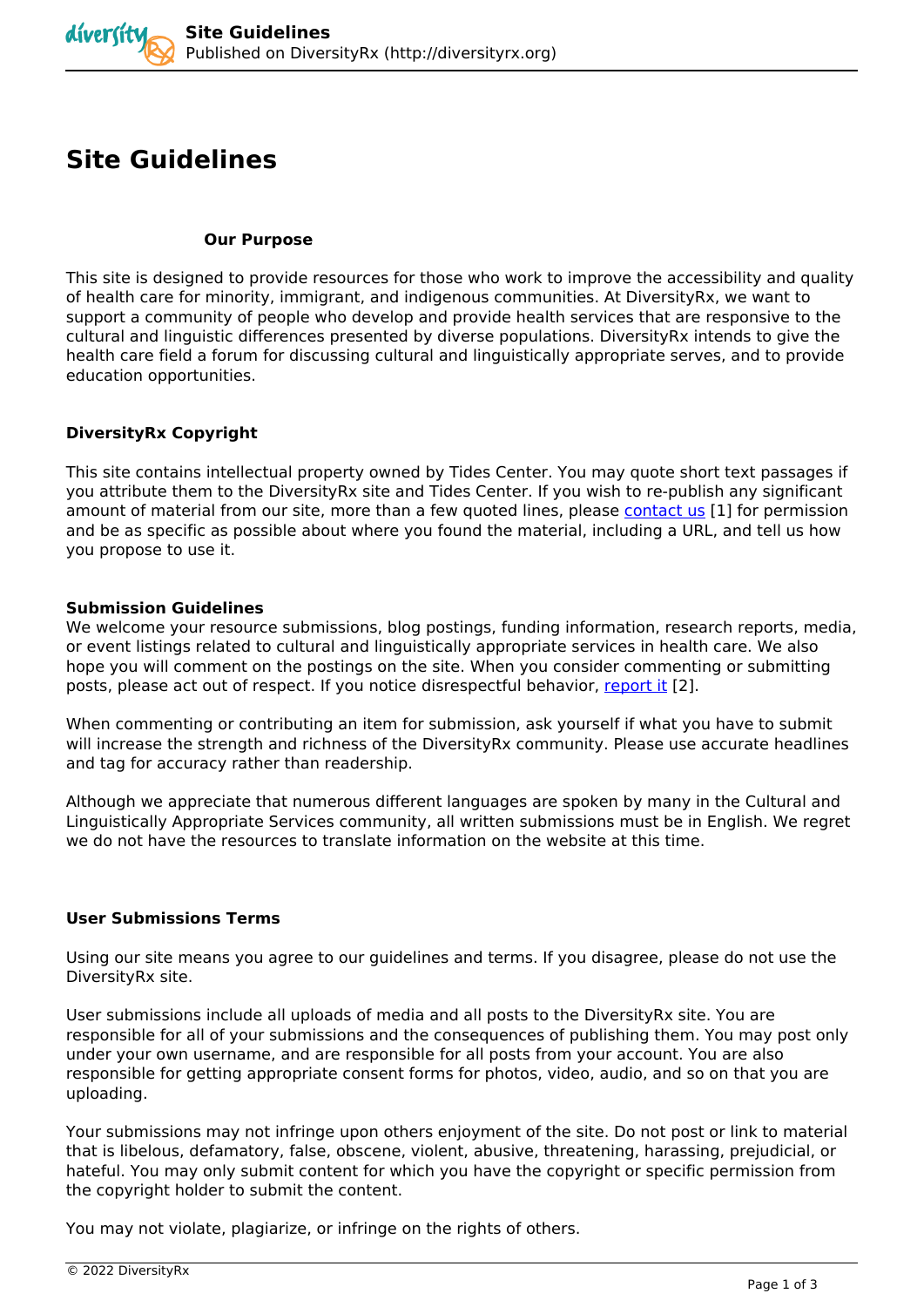*You acknowledge that by submitting content you give DiversityRx permission to distribute it. You retain the copyright to media you submit. We suggest you assign a [Creative Commons license](http://creativecommons.org/) [3] to any media you submit to us. However, suggestions, ideas, notes, drawings, concepts, or other information disclosed or offered to DiversityRx through this site or in response to DiversityRx solicitations shall become the property of DiversityRx and the Tides Center. We may use these responses for any purpose whatsoever, commercial or otherwise, without compensating you.*

*You may not use our Web site for commercial purposes. Don't post or submit requests for money and do not promote commercial services or products.*

*DiversityRx, Tides Center, The California Endowment, and Resources for Cross Cultural Health Care, or any of their agents, do not endorse and are not responsible for any statement, opinion, or advice given or made by anyone other than their authorized representatives. All postings and media found on the site are those of the author, and you rely on such information at your own risk.*

*We may remove any submission or content or decide not to publish a submission at our discretion.*

## **Links to DiversityRx Web Site**

*We welcome links to individual pages within the DiversityRx site, but please do so in a way that presents the page in its entirety. Don't cause one of our Web pages to appear within the frame of another site and don't link to individual page elements such as a graphic or photograph.*

*You may not link directly to any video, audio file or PDF found on our site; you must link to the DiversityRx page from which the file is accessed. Please link to our Web pages in text format only. We may occasionally change site structure and page file names, which would might result in broken links from external sites.*

## **Commenting and Rating DiversityRx Material**

*A key element of the DiversityRx site is peer review. Any registered user (DiversityRx member) can watch, listen to, or read and comment on much of the material we publish. The respectful reviews and comments of peers can help others effectively use a wide variety of resources and content.*

- *1. To comment upon a blog, resource, news item, or other published material, use the "add new comment" link at the end of the Web page.*
- *2. Please listen, read, or watch the whole resource or posting before commenting.*
- *3. DiversityRx wants thoughtful affirmative comments that answer the questions, "Did you enjoy this piece? Would you like to see, read, hear more of it?" We will delete suspected self-promotional posts and negative reviews that do not substantively and fairly evaulate the content. If you hate a piece and cannot provide respectful, constructive comments, simply do not comment upon it.*
- *4. In your comments, please tell us why you liked a piece and explain your reasoning, too.*
- *5. You may wish to use this list to think about how to write your comments. This list was inspired by the core values espoused by the Public Radio Program Directors' Association and originally found on the PRX Web site:* 
	- *Honesty*
	- *Substance*
	- *Accuracy*
	- *Respectfulness*
	- *Credibility*
	- *Creativity*
	- *Civility*
	- *Promotes understanding*
	- *Quality of craft*
	- *Depth*